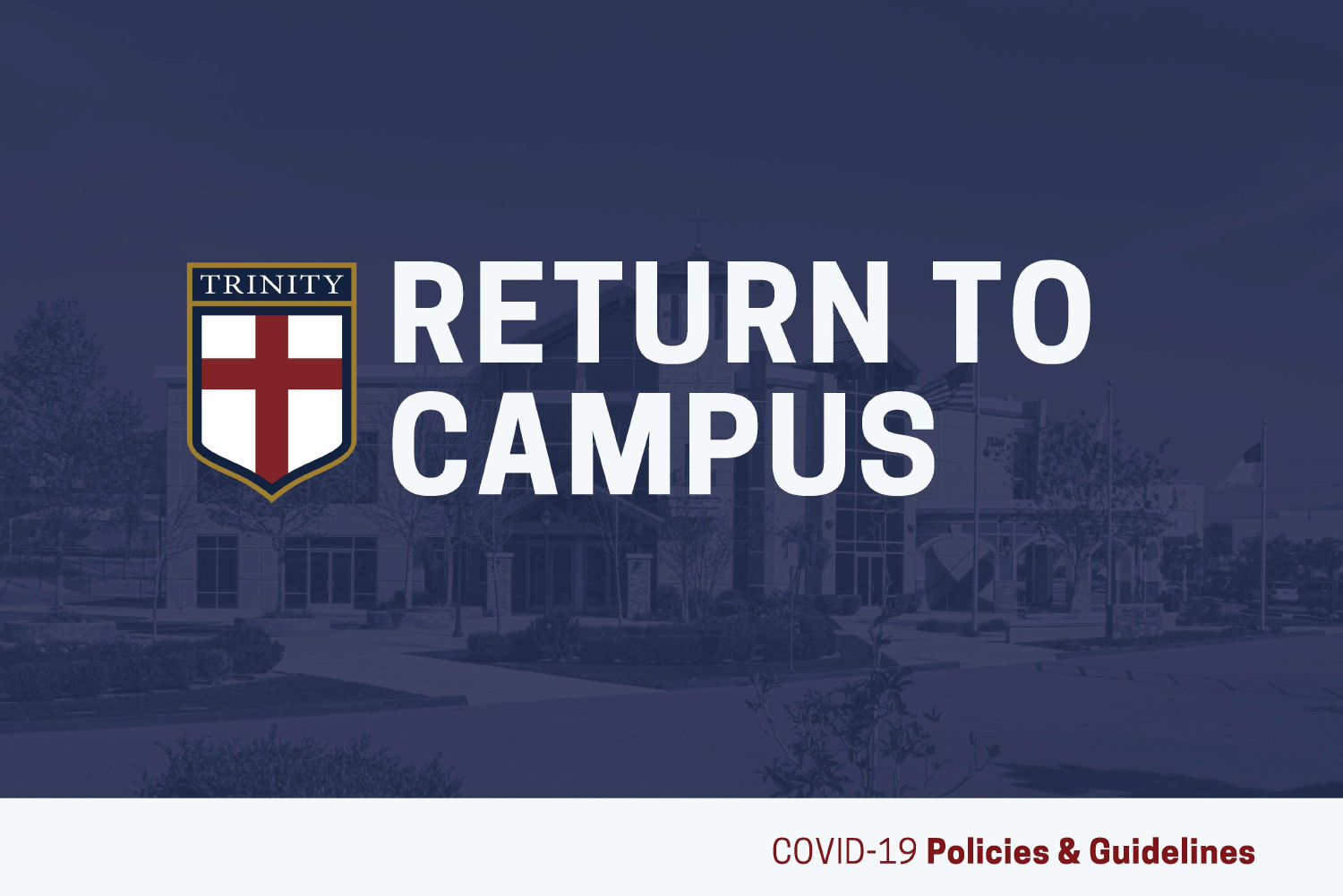# **Return to Campus**

*COVID-19 Policies & Guidelines*

| <b>Section 1: The Sanitization of Our Facilities</b>                               | $\overline{2}$ |
|------------------------------------------------------------------------------------|----------------|
| <b>Increased Cleaning</b>                                                          | $\overline{2}$ |
| Classrooms                                                                         | $\overline{2}$ |
| Restrooms                                                                          | $\overline{2}$ |
| Shared/Common Spaces                                                               | 3              |
| <b>Section 2: Promoting Behaviors that Reduce Spread</b>                           | 3              |
| <b>Behavioral Guidelines</b>                                                       | 3              |
| <b>Face Coverings</b>                                                              | 5              |
| <b>Visual Reminders</b>                                                            | $6\,$          |
| <b>Limiting School Access</b>                                                      | 6              |
| <b>Section 3: Maintaining Healthy Environments</b>                                 | 7              |
| Strategies                                                                         | $\overline{7}$ |
| Nutrition                                                                          | $\overline{7}$ |
| <b>Section 4: Preparing for the Possibility of Illness</b>                         | 8              |
| <b>Students</b>                                                                    | 8              |
| Faculty/Staff                                                                      | 9              |
| All                                                                                | 9              |
| Returning to School after Presenting with COVID-19 Symptoms                        | 10             |
| <b>Appendix</b>                                                                    | 10             |
| Helpful Information on COVID-19                                                    | 10             |
| Athletics                                                                          | 11             |
| <b>Fine Arts</b>                                                                   | 12             |
| <b>Other Classroom Considerations</b>                                              | 12             |
| <b>Transportation for Field Trips</b>                                              | 13             |
| Protections for Staff and Children at higher risk for severe illness from COVID-19 | 13             |
| Waiver of Liability: COVID-19                                                      | 14             |

## <span id="page-1-0"></span>**Section 1: The Sanitization of Our Facilities**

*We will continue our regular practices for responsible operation during COVID-19.*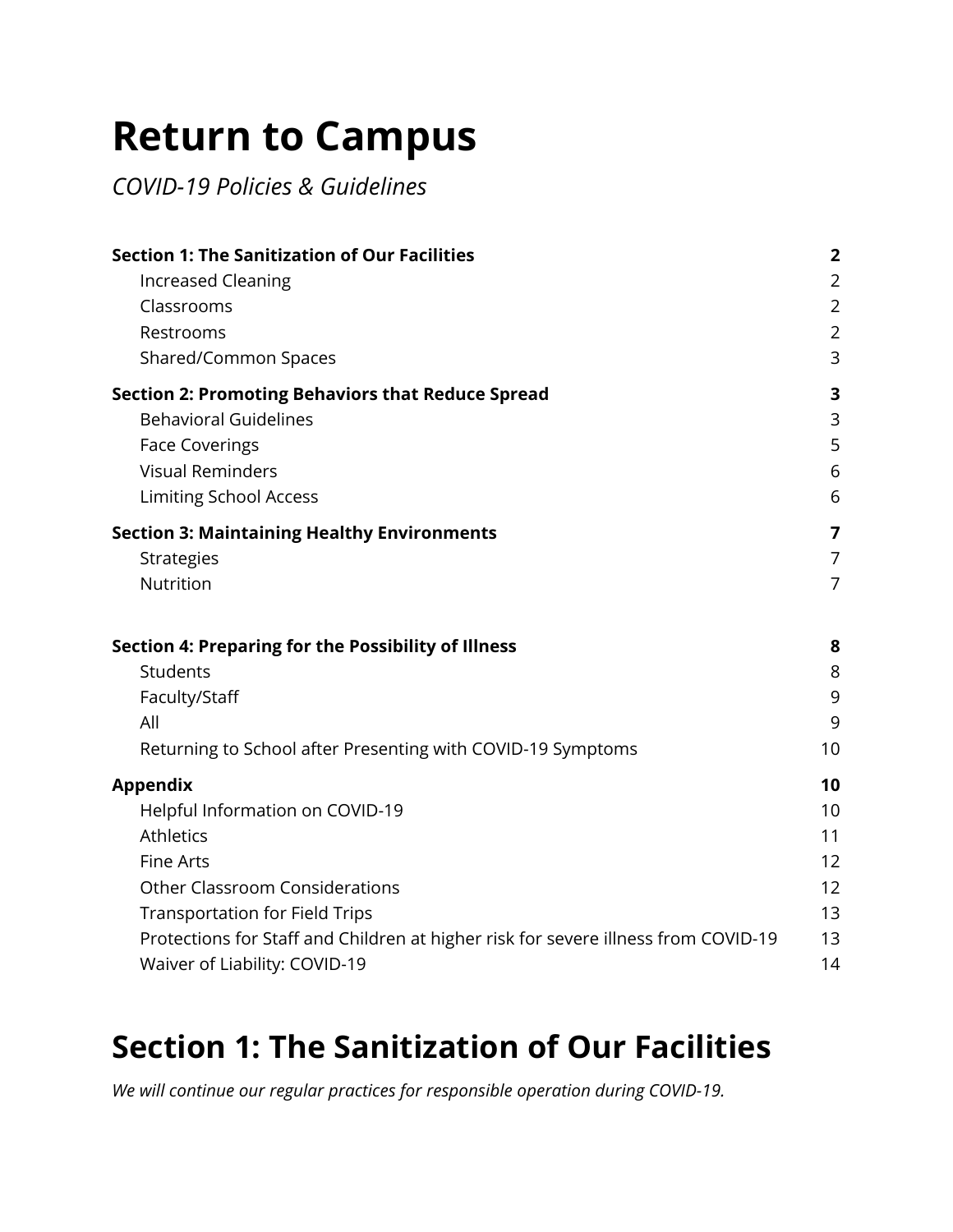## <span id="page-2-0"></span>**Increased Cleaning**

- Training of all staff in proper sanitization techniques.
- Routine cleaning and disinfection campus-wide.
- Ensuring safe and correct use and storage of EPA-standard cleaning and disinfecting products, including storing products securely away from children.

## <span id="page-2-1"></span>**Classrooms**

- Cleaning frequently touched surfaces, such as door handles, light switches, tables, student desks, and chairs within the school, daily and/or between use as much as possible.
- Hand sanitizing stations in each classroom.
- Drinking fountains will be maintained and used for refilling water bottles only.
- Limiting the use of shared objects (e.g., physical education equipment, art supplies, toys, games) when possible, or cleaned between use.

#### <span id="page-2-2"></span>**Restrooms**

- Restrooms will continue to be cleaned throughout the day.
- Adequate supplies of soap, paper towels, and running water will be provided for frequent handwashing.

## <span id="page-2-3"></span>**Shared/Common Spaces**

- Cleaning of surfaces in common areas such as the reception area, desks, tables, and chairs in the lobby area will be scheduled to be cleaned daily and intermittently throughout the day as needed.
- Continuing to clean and disinfect the health office after each student uses it while following the guidelines set forth by public health and the CDC.

## <span id="page-2-4"></span>**Section 2: Promoting Behaviors that Reduce Spread**

*As is well-known in an educational environment, we must inform and educate our students, faculty, staff, and families alike to help prevent the spread of COVID-19. With this in mind, Trinity will be continuing with the following preventative practices and measures based on the best available public health data at this time. As new data and practices emerge, the guidance will be updated.*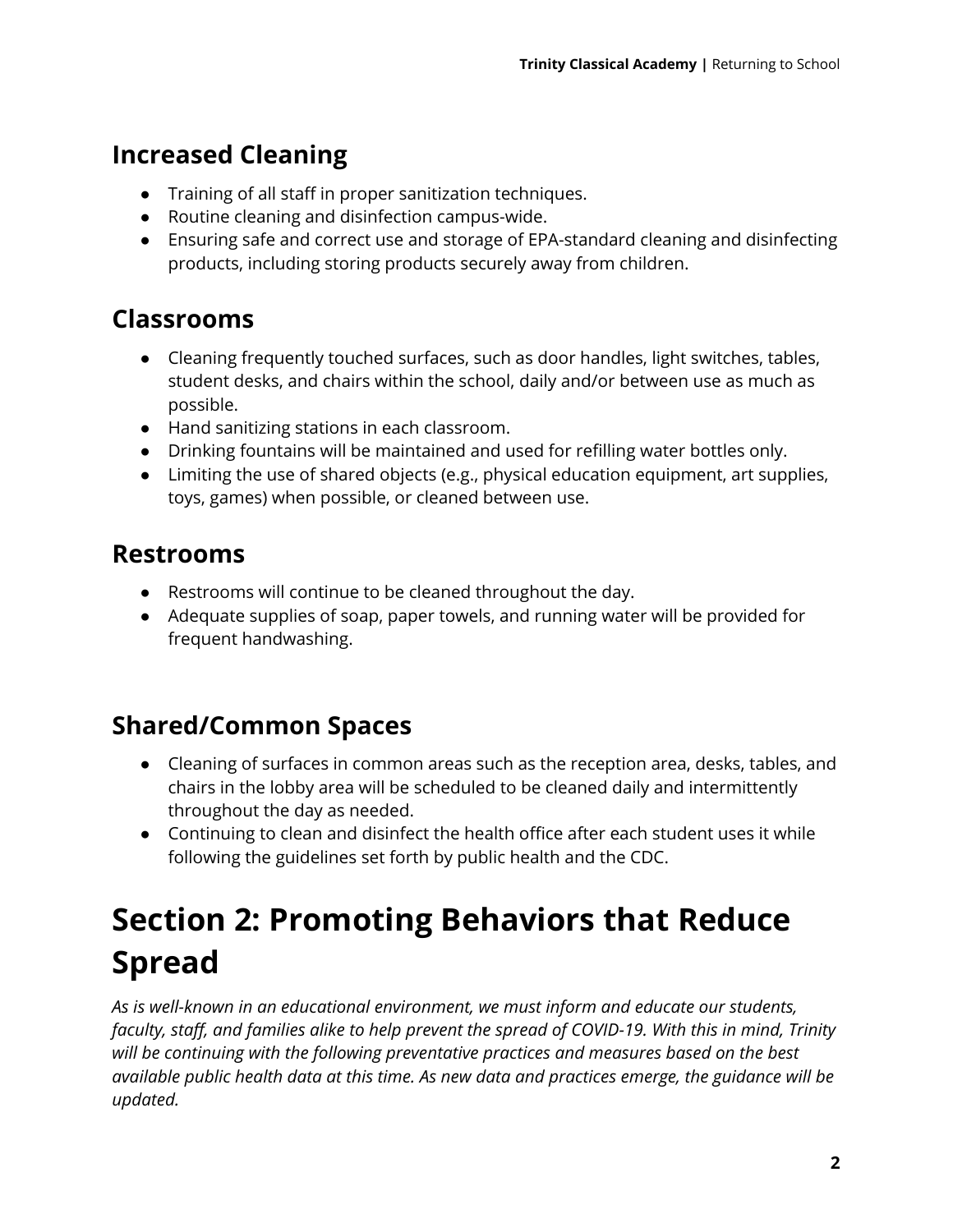## <span id="page-3-0"></span>**Behavioral Guidelines**

- Employees are expected to screen themselves **daily,** before leaving home; *anyone with symptoms consistent with COVID-19 should remain at home in isolation. For information on how to self screen please go to :*
	- *[http://publichealth.lacounty.gov/media/Coronavirus/docs/business/Employ](http://publichealth.lacounty.gov/media/Coronavirus/docs/business/EmployeeScreening.pdf) [eeScreening.pdf](http://publichealth.lacounty.gov/media/Coronavirus/docs/business/EmployeeScreening.pdf)*
	- Faculty and staff who screen positive will be asked to follow up with their Primary Care Physician for recommendations on COVID-19 testing. Information on testing sites and locations will be made available to those who screen positive for COVID-like symptoms.
- Parents/guardians/caretakers are expected to screen students **daily,** before leaving home; *anyone with symptoms consistent with COVID-19 should remain at home. For information on how parents are expected to self screen please go to:*
	- *[http://publichealth.lacounty.gov/acd/docs/](http://publichealth.lacounty.gov/acd/docs/StayHomeWhenSickCOVIDPoster.pdf) StayHomeWhenSickCOVIDPoster [.pdf](http://publichealth.lacounty.gov/acd/docs/StayHomeWhenSickCOVIDPoster.pdf)*
- Parents/guardians/caretakers are to fill out the "report an absence" online form when their student is absent. The health office will then follow up with next steps. *https://www.trinityclassicalacademy.com/report-an-absence*
- Students who screen positive, at home, will be asked to follow up with their Primary Care Physician for recommendations on COVID-19 testing.
- A clear, movable barrier may be used for faculty and staff in close contact with students.
- Teaching and reinforcing that members of the Trinity community clean their hands with soap and water for at least 20 seconds after contact with frequently touched surfaces and especially after going to the bathroom, before eating, and after blowing their nose, coughing, or sneezing. If soap and water are not readily available, hand sanitizer may be used that will be placed in each classroom and throughout the campus.
- Teaching and reinforcing among students and staff the covering of coughs and sneezes, and avoiding contact with one's eyes, nose, and mouth.
- Implementing the current suggested distance within the classroom where/when feasible.
- When possible, using creative outdoor space for classroom activities.
- Rearranging classrooms to increase the distance between students' activity stations, tables, and chairs.
- Larger gatherings (such as chapel) will be held either outside or inside our Celebration Center with chairs and seating spaced to help ensure the audience sits at the suggested distance apart.
- Staggering lunch and recess schedules will be made to minimize the number of students gathering at the same time in each area.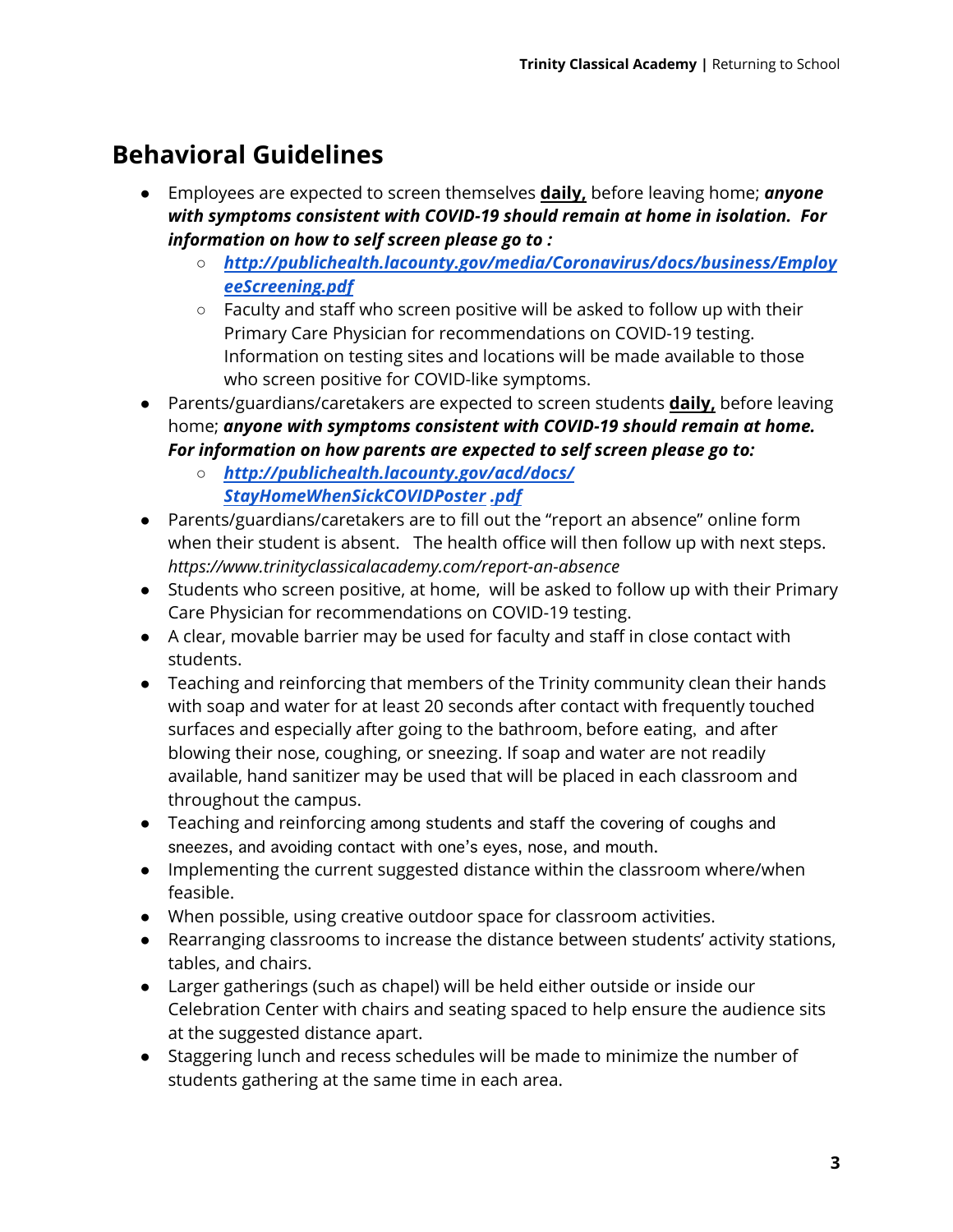#### **For younger students:**

- When possible, classrooms will have stable groups (cohorts)
- Nap or rest areas in classrooms will have maximum space between students as well as alternating feet to head positions.
- Developing activities that model and reinforce good hygiene and social (physical) distancing practices.
- Using classroom materials to help students visualize the suggested distance between people.
- Limiting the sharing of materials/supplies; considering individual student supply; bags versus communal bins.

## <span id="page-4-0"></span>**Face Coverings**

Trinity is without official authority to enforce LA County's mask mandate with regard to our students. However, Trinity is required to inform and remind you and your children of the Los Angeles County Department of Health's requirement that masks be worn indoors by anyone 2 and older. Therefore, everyone may expect to see information reminding him or her of mask usage distributed and posted at Trinity. The school will have masks available for those who wish to wear them but have forgotten them. In order to make your informed parental decisions as to the mask-wearing mandate for your families, you may find additional information about the County's COVID-19 requirements and CDC recommendations as they apply to schools at:

[http://publichealth.lacounty.gov/media/Coronavirus/docs/HOO/HOO\\_SaferReturnWorkCo](http://publichealth.lacounty.gov/media/Coronavirus/docs/HOO/HOO_SaferReturnWorkCommunity.pdf) [mmunity.pdf](http://publichealth.lacounty.gov/media/Coronavirus/docs/HOO/HOO_SaferReturnWorkCommunity.pdf)

[http://publichealth.lacounty.gov/media/Coronavirus/docs/protocols/Reopening\\_K12School](http://publichealth.lacounty.gov/media/Coronavirus/docs/protocols/Reopening_K12Schools.pdf) [s.pdf](http://publichealth.lacounty.gov/media/Coronavirus/docs/protocols/Reopening_K12Schools.pdf)

[https://www.cdc.gov/coronavirus/2019-ncov/community/schools-childcare/k-12-guidance.h](https://www.cdc.gov/coronavirus/2019-ncov/community/schools-childcare/k-12-guidance.html) [tml](https://www.cdc.gov/coronavirus/2019-ncov/community/schools-childcare/k-12-guidance.html)

Trinity Administration continues to do its due diligence to seek legal counsel and consult with administrations of like-minded schools in LA County regarding the COVID-19 guidelines and protocols. We will continue to monitor the situation. Our priority is to serve your students, educating them in a way that is most beneficial and conducive to their learning in pursuit of our mission.

- Trinity is required to ask all faculty, staff, and students to follow the LA County Department of Public Health requirements.
- Face coverings need to be Trinity appropriate, no non-Trinity logos or words.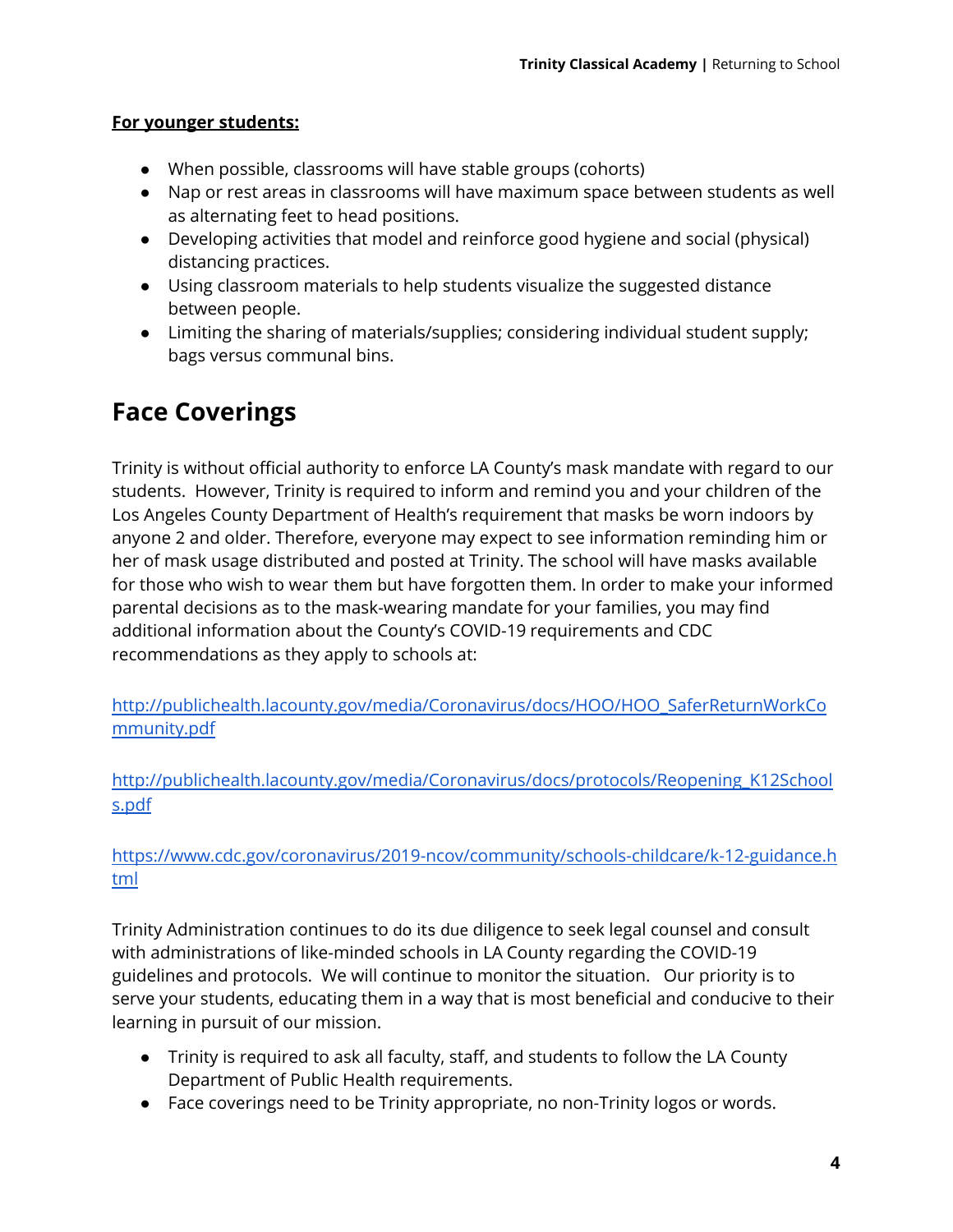- Staff and students who are alone in closed offices, walled cubicles, or other private, enclosed spaces are not required to wear cloth face coverings.
- For guidance and care of cloth face coverings please visit:
	- [http://publichealth.lacounty.gov/media/Coronavirus/docs/protection/Guidan](http://publichealth.lacounty.gov/media/Coronavirus/docs/protection/GuidanceClothFaceCoverings.pdf) [ceClothFaceCoverings.pdf](http://publichealth.lacounty.gov/media/Coronavirus/docs/protection/GuidanceClothFaceCoverings.pdf)
- Employees engaged in activities of personal assistance to individual students will be equipped with appropriate personal protective equipment (gloves, masks, gowns, etc.) as appropriate.

#### <span id="page-5-0"></span>**Visual Reminders**

- Signs will be posted around our school campus and shall be observed by members and guests upon their return to campus.
- Providing physical guides, such as tape on floors or sidewalks and signs on walls, to encourage staff and students to remain at the recommended physical distance in lines and at other times.
- Hallways and stairs will be clearly marked for appropriate foot traffic.

## <span id="page-5-1"></span>**Limiting School Access**

While we love our Trinity families and having them on campus, at this time Trinity's campus will minimize outside access to individuals in order to help limit potential exposure. *For the duration of the current concern regarding COVID-19, visitors to our school will be limited.*

- Designated volunteers, scheduled visitors, and essential service providers will be allowed in the building only after successfully clearing the Health and Temperature Screenings.
- All vendors and deliveries will not be allowed past the school's front lobby.
- No one should plan to attend any on-campus event who is known to have had any contact with *anyone with symptoms consistent with COVID-19 in the last 10 days.*
- Visitors to the school, other than parents of enrolled students, are limited to those who are essential for the school's operation. Visitors are by appointment only and are pre-registered in a visitor log that includes a visitor's name, phone number, and email address. Visitors are instructed to come alone. If a visitor must be accompanied their information will be documented in the visitor log.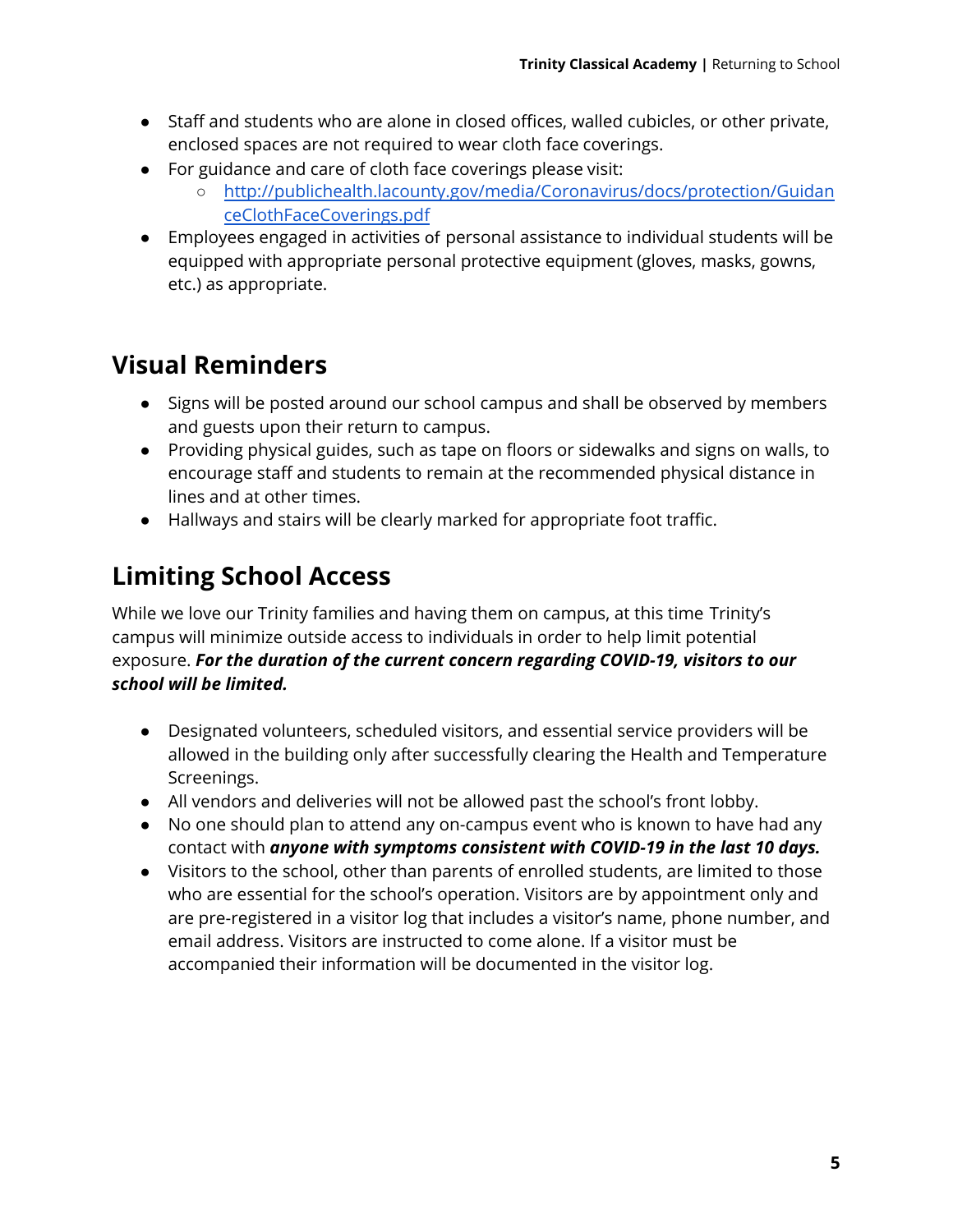## <span id="page-6-0"></span>**Section 3: Maintaining Healthy Environments**

*Key to opening our campus responsibly includes the promotion of healthy practices by all to maintain healthy environments. Included here are guidelines we ask all (faculty, staff, students, parent volunteers, guests, etc.) to be aware of and put into practice.*

## <span id="page-6-1"></span>**Strategies**

- Trinity will continue to use staggered arrival/drop-off windows (between 7:30 AM-8:00 AM) and dismissal/pick-up times (12:15 PM, TK/K; 2:30 PM, TK-2nd; 2:55 PM, 3rd-12th) and locations to minimize large gatherings of students.
- Maximizing space between seating and desks. Distancing teachers and other staff desks to be away from students.
- Turning desks to face in the same direction (rather than facing each other), or have students sit on only one side of tables, spaced apart.
- Clear barriers may be used between students' workspace when physical distancing isn't feasible.
- Discouraging the sharing of items that are difficult to clean or disinfect.
- Keeping each child's belongings separated from others' and in individually labeled containers, cubbies, or areas when possible.
- Ensuring adequate supplies to minimize sharing of high-touch materials when possible (e.g., assigning each student their own art supplies, equipment) or limit use of supplies and equipment by one group of children at a time and clean and disinfect between use.
- Opening interior and exterior doors to classrooms, when possible, to increase ventilation and to introduce fresh outdoor air as much as possible.
- Placing air purifiers in rooms in every classroom.
- Regular, manufacturer-recommended maintenance of HVAC systems.

## <span id="page-6-2"></span>**Nutrition**

- Students who bring their own meals will be expected to not share food and we recommend disposable utensils or dishes.
- Any food offered at any Trinity event will be pre-packaged boxes or bags.
- For those who utilize Choice Lunch, they have new procedures to limit the risk of spread. Their hot entrees will be sealed and cold entrees will be in a pre-packaged bag.
- Food service volunteers and staff will use gloves and facial coverings when delivering/serving food.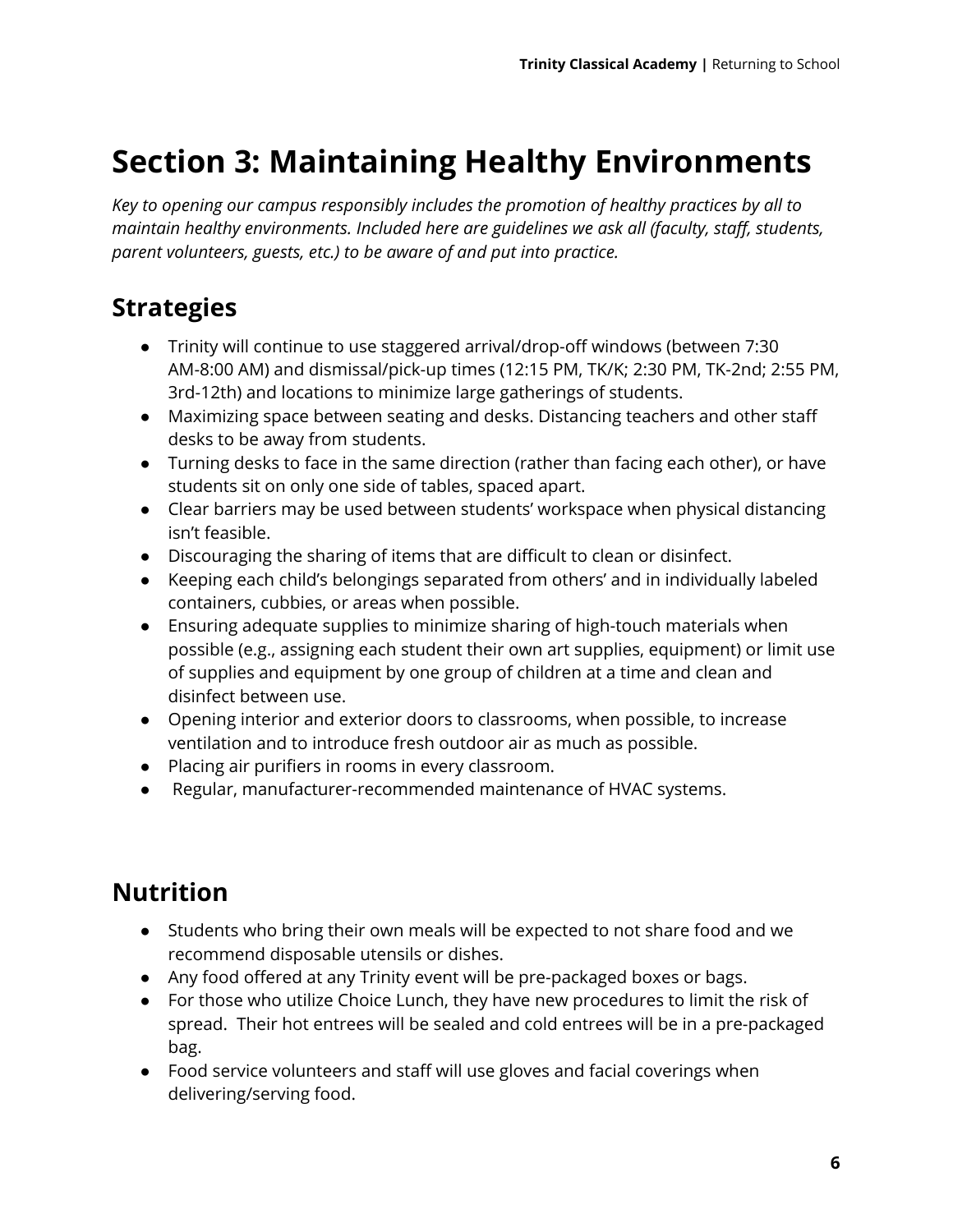## **Enhanced Health Office**

The health office is equipped with a designated well and sick area with a curtain for privacy, a private bathroom, a hands-free sink, and a separate exit for sick students. We have also purchased additional PPE (surgical masks, non-latex gloves, protective face shields, gowns), touchless thermometers, and are ready to serve students.

The following protocols will remain a part of our regular practices:

- Checking for signs and symptoms of COVID-related illness.
- Conducting visual wellness checks of students and taking students' temperature with a no-contact thermometer.
- Documenting and tracking incidents of possible exposure and notifying local health officials, staff, and families immediately.
- Monitoring staff and students throughout the day for signs of illness; sending home students and staff with a fever of 100.4 or higher, cough or other COVID-19 symptoms. Other symptoms of COVID-19 include chills, muscle pain, diarrhea, vomiting, or new loss of taste or smell.

## <span id="page-7-0"></span>**Section 4: Preparing for the Possibility of Illness**

*While many guidelines have been put in place to avoid the spread of COVID-19 we recognize that some on our campus may still get sick. Included here are protocols that will be followed if this does occur.*

## <span id="page-7-1"></span>**Students**

The following guidelines will be followed, when applicable, for all students suspected to have COVID-19:

- Students who develop symptoms of illness while at school will be separated from others right away in a designated sick area through which others do not enter or pass.
- When possible, a mask will be placed on the student with fever and/or cough as soon as possible after moving them to the isolation area.
- Students will remain in isolation with continued supervision and care until picked up by an authorized adult to go home.
	- Parents/guardians/caregivers should be prepared to have a child picked-up within the hour.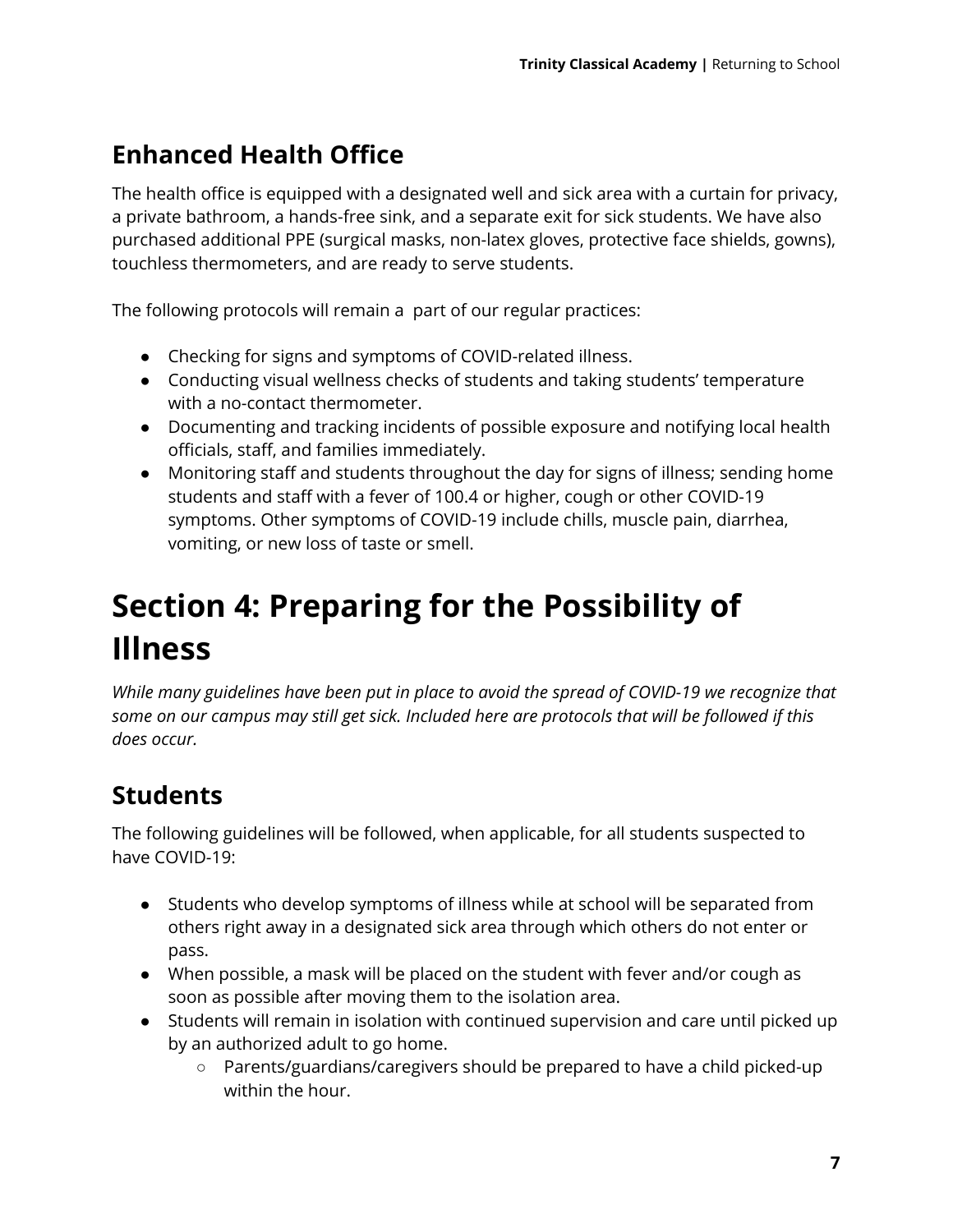## <span id="page-8-0"></span>**Faculty/Staff**

The following guidelines will be followed, when applicable, for all faculty and staff members suspected to have COVID-19:

● Faculty/staff members who develop symptoms of illness will be sent home and administration will have emergency sub plans in place (as needed).

## <span id="page-8-1"></span>**All**

The following guidelines will be followed, when applicable, for any and all from our campus suspected to have COVID-19:

- Identify adults or children who may have had close contact (within 6 feet or less) with the ill individual for 15 minutes or longer.
- In the event of a confirmed case of COVID-19 with potential exposure to staff or students, the school nurse will contact the Department of Public Health for consultation and guidance. *(This procedure is similar to what we have in place for other reportable diseases.)*
	- Note that while all parents and staff should be informed of a confirmed case of COVID-19 in someone connected to school, it is not legal to share the name of the infected individual. Trinity will protect confidential information.
- Contact the school nurse for questions regarding COVID-19 exposure or questions regarding COVID-19 symptoms.
- Twice per-week voluntary COVID testing will be available for students, parents, faculty, and staff.

## <span id="page-8-2"></span>**Returning to School after Presenting with COVID-19 Symptoms**

Any student or staff member with symptoms consistent with COVID-19 are to stay home and *not* return to campus until they have communicated with the school health office and provided appropriate documentation of a negative COVID-19 test or documentation of a non-COVID diagnosis.

- Individuals are to stay home until at least 10 days have passed after symptoms first appeared and at least 24 hours after recovery. For further instructions on how to calculate when your quarantine period ends go to:
	- <http://publichealth.lacounty.gov/acd/docs/COVHomeQuarantine.pdf>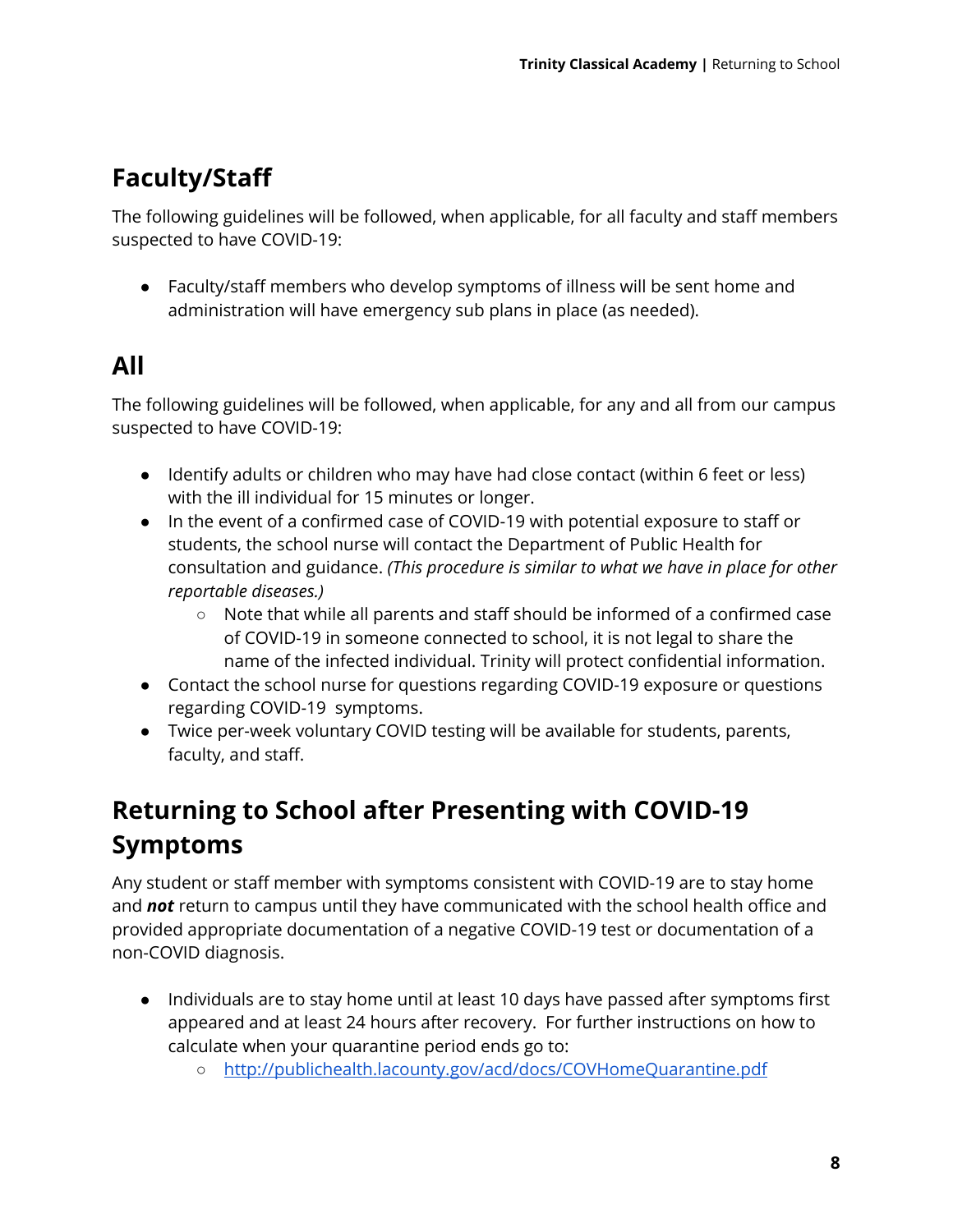- "Recovery" means their fever is gone for 24 hours without the use of fever-reducing medications and respiratory symptoms (e.g., cough, shortness of breath) have improved.
- Individuals without Covid-19 symptoms, who had a positive Covid-19 lab test, must isolate themselves for 10 days from the date of the positive lab test.
- A person is considered to be diagnosed with or likely to have Covid-19, if the person has: a) Received a positive lab test for Covid-19, AND/OR b)been informed by a physician that they are likely to have Covid-19, AND/OR c) signs and symptoms that are consistent with Covid-19 (fever, cough, shortness of breath or trouble breathing.)

#### **Those in close contact with student or staff with COVID-19 symptoms:**

- If the vaccination status of the individual exposed is unverified by the Health office then the student or staff member will be treated as unvaccinated and will be required to complete quarantine.
- Any *unvaccinated* students or staff who were in close contact with someone diagnosed with or suspected to have COVID-19 are to home-quarantine for 10 days from the date of exposure. If the close contact is asymptomatic and has a negative COVID test result after the 5th day of exposure they may return to campus after completing a 7 day quarantine.
- "Close contact" is defined as being within 6 feet for more than 15 minutes with someone who has tested positive for COVID-19 or is suspected to have COVID-19.

## <span id="page-9-0"></span>**Appendix**

## <span id="page-9-1"></span>**Helpful Information on COVID-19**

- Main symptoms of COVID-19 include fever, cough, and shortness of breath, vomiting, diarrhea, or new loss of taste or smell. If you get any of these or any other symptoms that concern you, call your doctor to find out if you need to isolate yourself or get a test. If you need help finding a doctor, call 2-1-1.
- You can also visit COVID19. lacounty.gov/testing to find out how to get a free test
- Call your doctor early if you are 65 years and older, or have an underlying health condition as you may be at higher risk of serious illness.
- Seek prompt medical care if your symptoms get worse.

Below are some links for further information on COVID-19 from the CDC and LA County Public Health that are informative and have helped shape our policies and guidelines: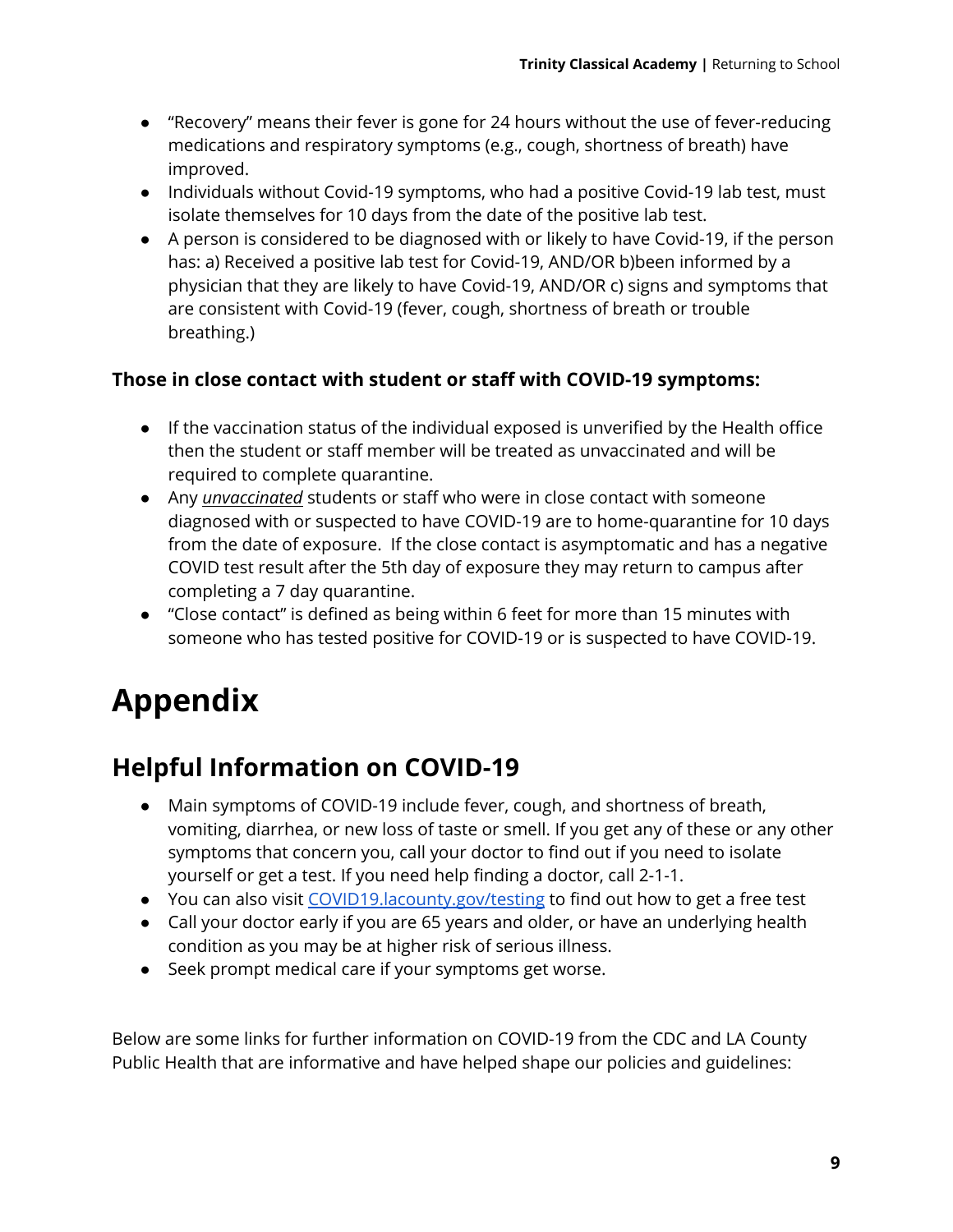- <https://www.cdc.gov/coronavirus/2019-nCoV/index.html>
- <http://www.publichealth.lacounty.gov/media/Coronavirus/>
- <https://www.cdph.ca.gov/>

## <span id="page-10-0"></span>**Athletics**

- Athletes and coaches are expected to screen themselves daily, before attending games and/or practices; anyone with symptoms consistent with COVID-19 should remain at home in isolation
- Athletes and coaches must wash hands prior to beginning practice each day
- Transportation to and from practices and games is the responsibility of the family
- Athletes and coaches will wash their uniforms and clothing daily
- Athletes and coaches will drink from their own water bottles (no sharing)
- All equipment and balls will be sanitized daily after use
- All players and coaches must sanitize hands frequently during practices and games (no spitting on gloves).
- Athletes will sign Informed Consent before participation
- Athletes who have, at any time, tested positive for COVID-19 will need to be cleared by a physician
	- CIF Covid GRTP & Evaluation [Documents](https://cifss.org/news/cif-covid-grtp-evaluation-documents/)
- Testing may be required for high contact sports as deemed by LACDPH until instructed otherwise

#### <span id="page-10-1"></span>**Fine Arts**

- **Orchestra and Jazz** will utilize a larger space inside to further spread out members to allow for additional distance between one another while playing their instruments.
- **Art** will minimize shared supplies or limit use of supplies and equipment by one group of children at a time and clean and disinfect between use.
- **Music Classes** may be done in split class times to minimize the number of students in each classroom.
- **Choir** will utilize alternative methodology that still allows students to learn and engage with choral practices.

While not exhaustive, these are just a few examples of the efforts by Trinity's Department of Fine Arts to still allow our students a full, robust education while operating responsibly.

## <span id="page-10-2"></span>**Other Classroom Considerations**

While any guideline for classroom use at a school will fail to be exhaustive, there are particular practices that may be unique or considered essential as a part of everyday life in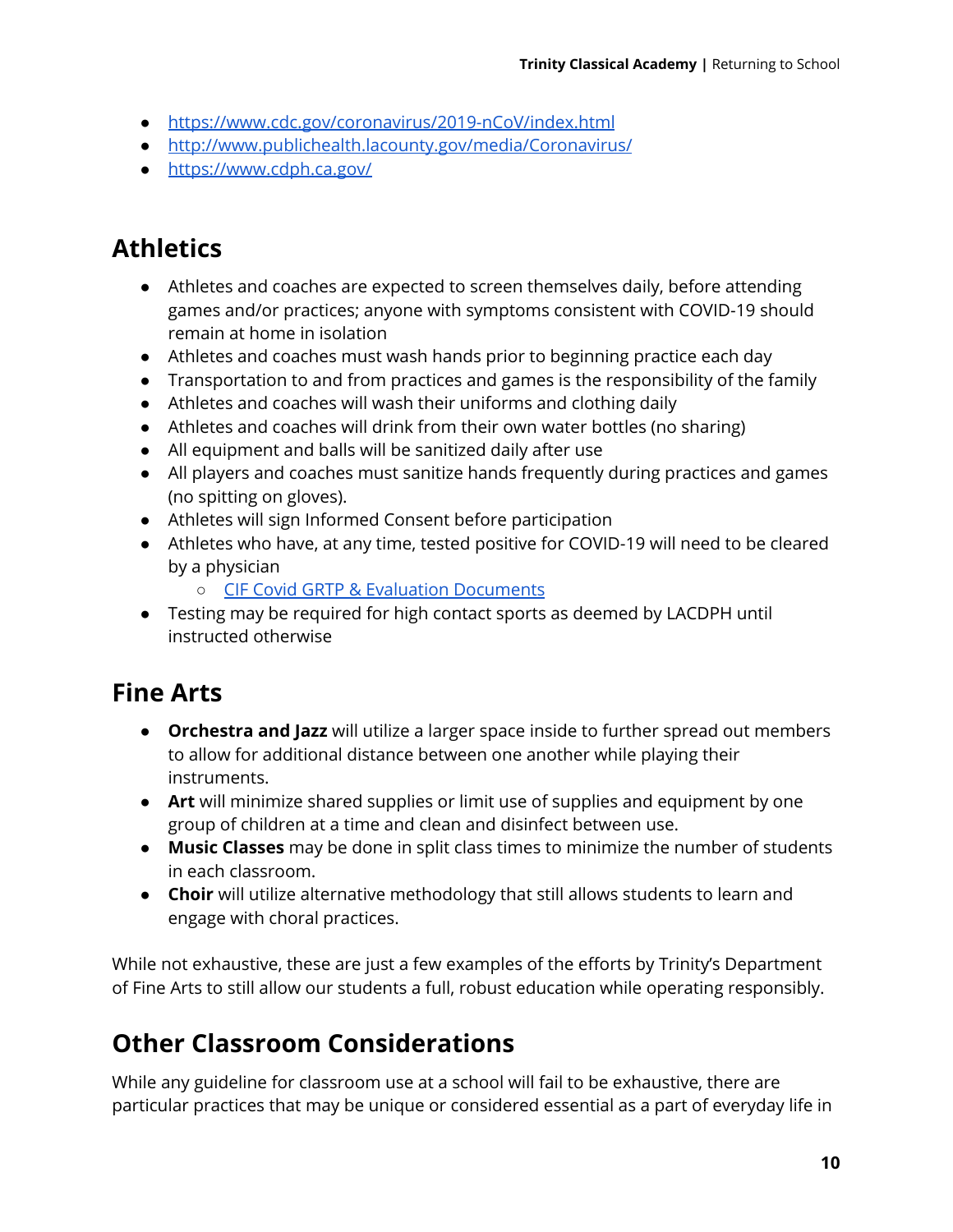a classical, Christian school. With this in mind, students can still look forward to participating in much of what they love, enjoy, and have benefited from with possible adjustments made (as needed). Some of these include:

- **Socratic Discussions** can still take place in larger rooms or utilizing outdoor space to allow students to sit at the current, recommended distance from one another.
- **Science Labs** can still occur in smaller groups, utilized in larger rooms, or taking advantage of outdoor space to allow students to sit at the current, recommended distance from one another.
- **Carpet Time** will still be enjoyed with further spacing among one another in a classroom.

Again, these are just a few examples that give a more concrete example of how Trinity's faculty will work to utilize and implement current guidelines to still accomplish our mission in everyday practices.

## <span id="page-11-0"></span>**Transportation for Field Trips**

If you are transporting students for Trinity field trips, drivers are expected to practice all safety actions and protocols as indicated for other staff (i.e. hand hygiene, etc.). Vehicles are to be cleaned before and after use. Create distance between children in vehicles when possible.

## <span id="page-11-1"></span>**Protections for Staff and Children at higher risk for severe illness from COVID-19**

- Options will be offered for staff at higher risk for severe illness that limits their exposure risk (i.e.; telework, modified job responsibilities that limit exposure risk).
- Consistent with applicable law, policies are in place to protect the privacy of people at higher risk for severe illness regarding underlying medical conditions.

*COVID-19 Compliance Team: Liz Caddow, Matt Dixon, Jeff Kulp, Jennifer Critser, Megan Howell, Wendy Massetto*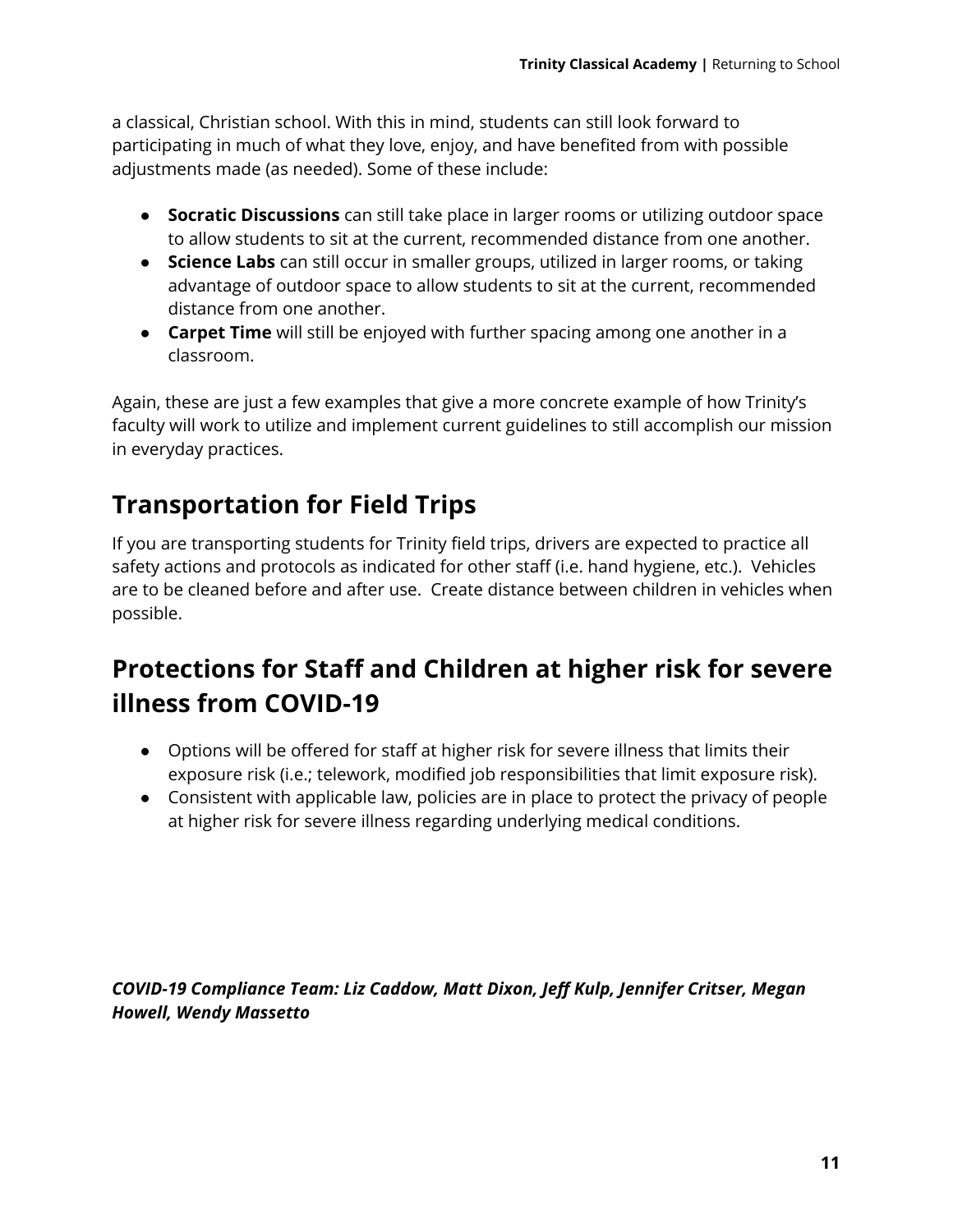**This waiver is currently part of our Admissions and re-enrollment documentation:**

#### <span id="page-12-0"></span>**Waiver of Liability: COVID-19**

The novel coronavirus, COVID-19, has been declared a worldwide pandemic by the World Health Organization. COVID-19 is reported to be extremely contagious. Evidence has shown that COVID-19 can cause serious and potentially life-threatening illness and even death.

**Despite our robust mitigation measures, Trinity Classical Academy (Trinity) cannot prevent you [or your child(ren)] from becoming exposed to, contracting, or spreading COVID-19 while utilizing Trinity's services or premises. It is not possible to prevent against the presence of the disease. Therefore, if you choose to utilize Trinity's services and/or enter onto Trinity's premises you may be exposing yourself to and/or increasing your risk of contracting or spreading COVID-19.**

**ASSUMPTION OF RISK:** I have read and understood the above warning concerning COVID-19. I hereby choose to accept the risk of contracting COVID-19 for myself and/or my children in order to utilize Trinity's services and enter Trinity's premises. These services are of such value to me [and/or to my children,] that I accept the risk of being exposed to, contracting, and/or spreading COVID-19 in order to utilize Trinity's services and premises in person. I also understand that I reserve the right to not wear a face covering for psychological or medical reasons.

**WAIVER OF LAWSUIT/LIABILITY:** I hereby forever release and waive my right to bring suit against Trinity Classical Academy and its owners, administrators, faculty, staff, trustees, or any other representatives in connection with exposure, infection, and/or spread of COVID-19 related to utilizing Trinity's services and premises. I understand that this waiver means I give up my right to bring any claims including for personal injuries, death, disease or property losses, or any other loss, including but not limited to claims of negligence and give up any claim I may have to seek damages, whether known or unknown, foreseen or unforeseen.

**CHOICE OF LAW:** I understand and agree that the law of the State of CA will apply to this contract.

**I HAVE CAREFULLY READ AND FULLY UNDERSTAND ALL PROVISIONS OF THIS RELEASE, AND FREELY AND KNOWINGLY ASSUME THE RISK AND WAIVE MY RIGHTS CONCERNING LIABILITY AS DESCRIBED ABOVE:**

Student Signature: \_\_\_\_\_\_\_\_\_\_\_\_\_\_\_\_\_\_\_\_\_\_\_\_\_\_\_\_\_\_\_\_\_\_\_\_\_\_\_\_\_\_\_\_

Date: \_\_\_\_\_\_\_\_\_\_\_\_\_\_\_\_\_\_\_\_\_\_\_\_\_\_\_\_\_\_\_\_\_\_\_\_\_\_\_\_\_\_\_\_\_\_\_\_\_